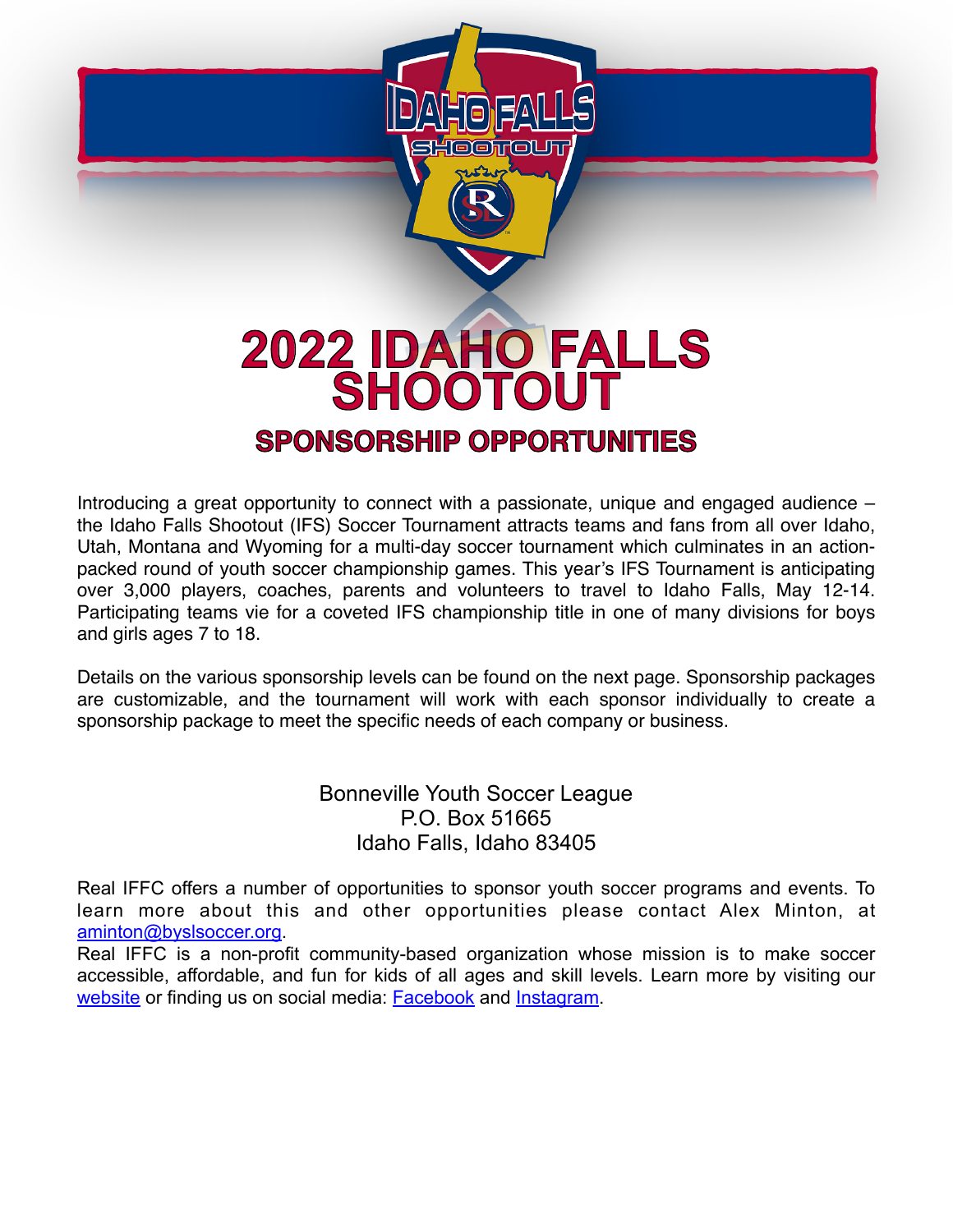## **CHOOSE YOUR SPONSORSHIP LEVEL**

#### **Platinum Sponsor \$5,000**

- Sponsor presentation or booth in community area
- Showcase your business throughout the 2022 IFS Tournament
- Company name/logo will appear on all marketing materials
- Hyperlink on IFS Tournament website and correspondence
- Company name/logo on Sponsor Banner
- Name/logo appear on all Tournament t-shirts
- Field sponsorship and naming rights

#### **Gold Sponsor \$1,500**

- Company name/logo will appear on all marketing materials
- Hyperlink on IFS Tournament website and correspondence
- Company name/logo on Sponsor Banner
- Name/logo appear on all IFS Tournament t-shirts
- Field sponsorship and naming rights

#### **Silver Sponsor \$750**

- Company name/logo will appear on all marketing materials
- Hyperlink on IFS Tournament website
- Name/logo appear on all IFS Tournament t-shirts
- Field sponsorship and naming rights

#### **Bronze Sponsor \$500**

- Hyperlink on IFS Tournament website
- Field sponsorship and naming rights

#### **Community Sponsor \$250**

- Field sponsorship and naming rights

#### **Product Sponsor**

- Hyperlink on IFS Tournament website
- Field sponsorship and naming rights

*\*\*All sponsorships and donations are tax deductible.*